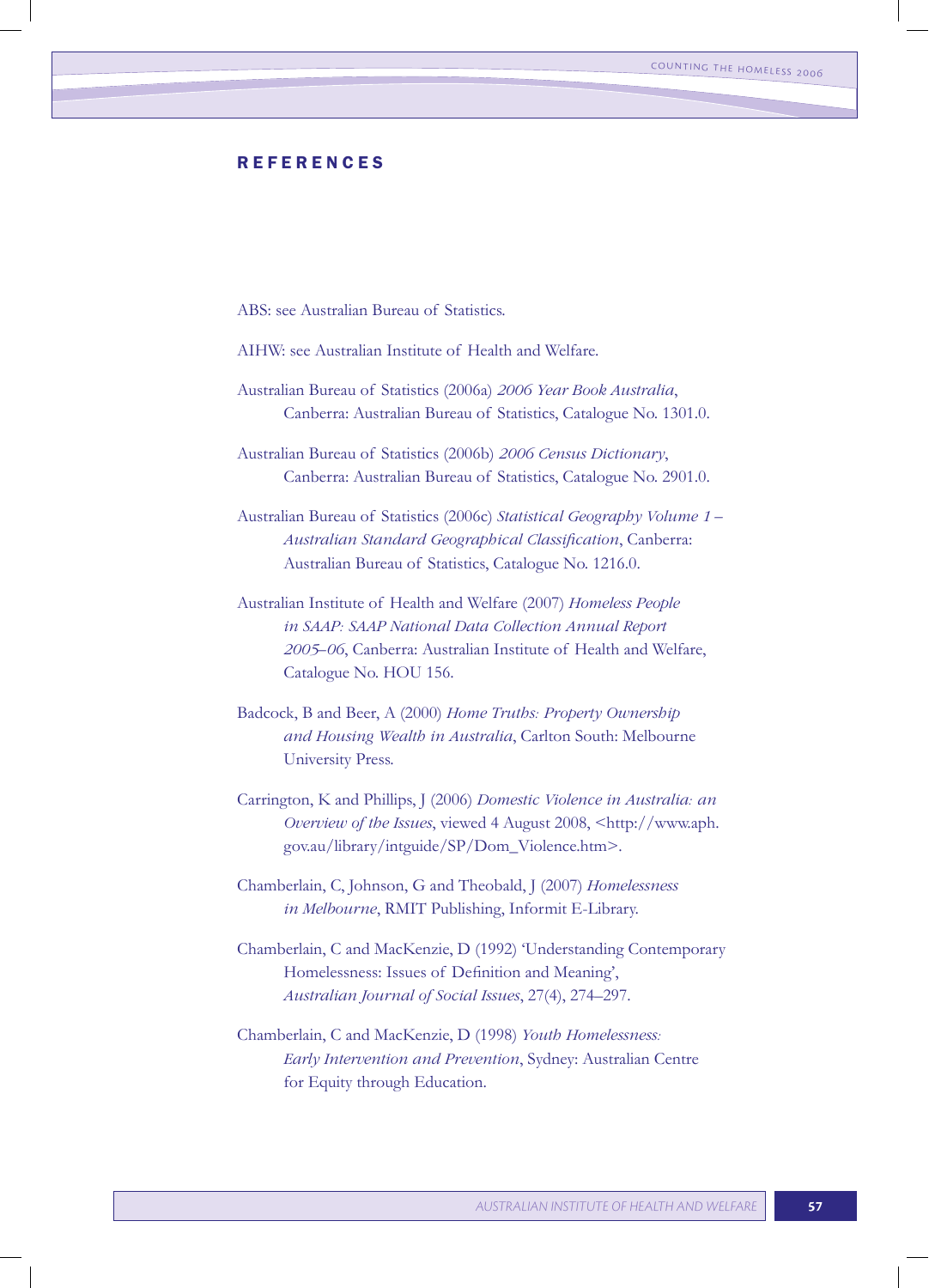- Chamberlain, C and MacKenzie, D (2003) *Counting the Homeless 2001*, Canberra: Australian Bureau of Statistics, Catalogue No. 2050.0.
- Chamberlain, C and MacKenzie, D. (2004) *Youth Homelessness: Four Policy Proposals*, Melbourne: Australian Housing and Research Institute.
- Chamberlain, C and MacKenzie, D. (2008) *Counting the Homeless 2006*, Canberra: Australian Bureau of Statistics, Catalogue No. 2050.0.
- Clapham, D (2003) 'Pathways Approaches to Homeless Research', *Journal of Community and Applied Social Psychology*, 13, 119–127.
- De Hoog, J (1972) *Skid Row Dossier*, Melbourne: Sun Books.
- Department of Family and Community Services (2003) *I'm Looking at the Future: Evaluation Report of Reconnect*, Canberra: DFaCS.

DFaCS: see Department of Family and Community Services.

- Eardley, T, Thompson, D, Cass, B and Dadich, A (2008) *Measuring the Impact of SAAP-funded Homelessness Services on Client Self-reliance*, Canberra: SAAP National Coordination and Development Committee, FaHCSIA.
- Giovanetti, A, Reid, J, Murdoch, F and Edwards, S (2007) 'Dynamics of Homelessness' in Australian Institute of Health and Welfare, *Australia's Welfare 2007*, Canberra: AIHW, Catalogue No. AUS 93.
- Hayward, D (1992) *Reconstructing a Dream: An Analysis of Home Ownership in Australia*, Ph.D thesis, Monash University (unpublished).

Homelessness Taskforce (2008) *The Road Home: A National Approach to Reducing Homelessness*, Canberra: Commonwealth of Australia.

- Human Rights and Equal Opportunity Commission (1989) *Our Homeless Children*, Canberra: Australian Government Publishing Service.
- Johnson, G and Chamberlain, C (2008a) 'From Youth to Adult Homelessness', *Australian Journal of Social Issues*, 43(4), 563–582.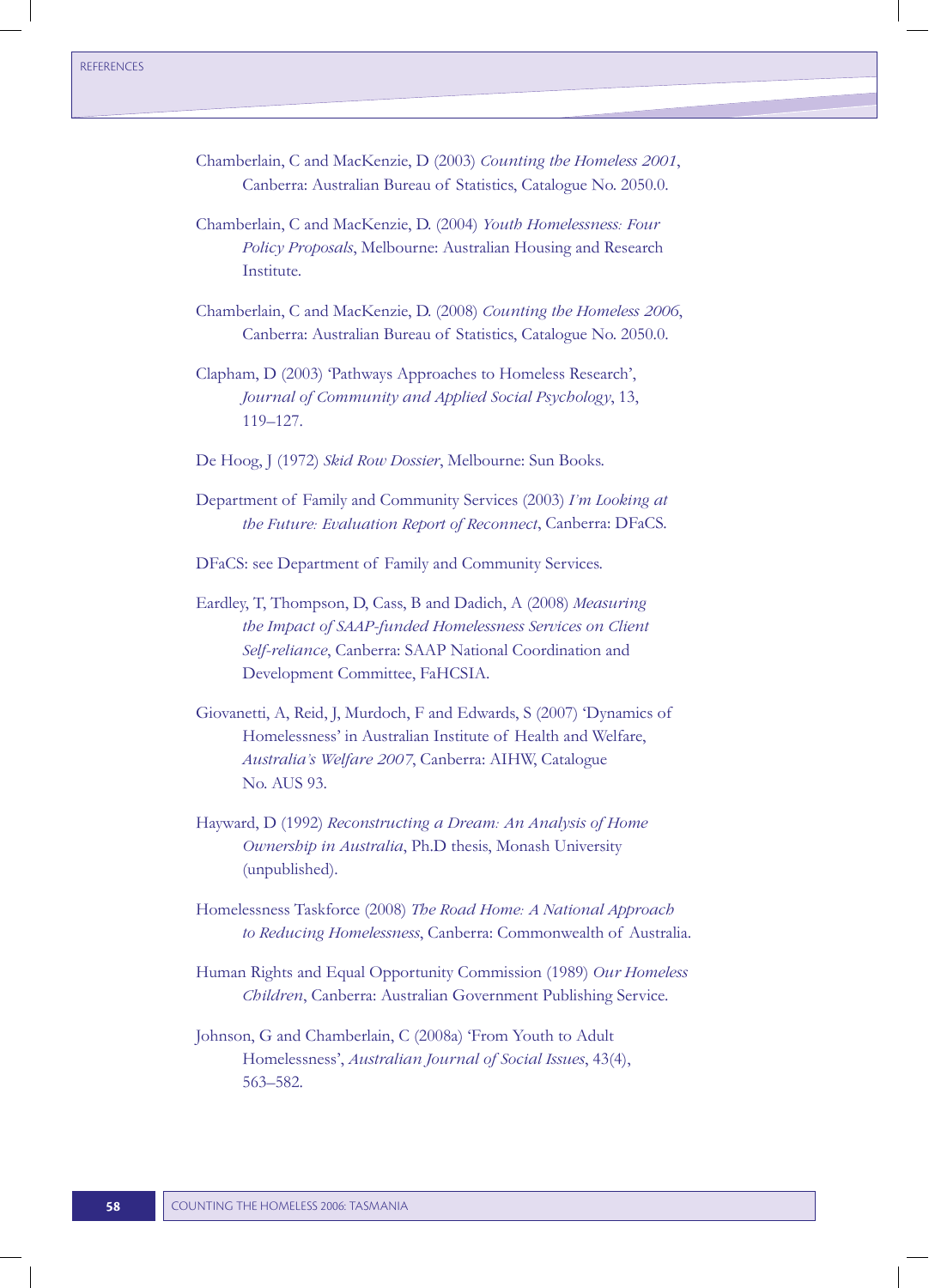- Johnson, G and Chamberlain, C (2008b) 'Homelessness and Substance Abuse: Which Comes First?' *Australian Social Work*, 61(4), 342–356.
- Johnson, G, Gronda, H and Coutts, S (2008) O*n the Outside: Pathways in and out of Homelessness*, Melbourne: Australian Scholarly Publishing.
- Jordan, A (1973) *Inner City Homeless Men in Melbourne*, MA thesis, La Trobe University.
- Jordan, A (1994) *Going Bad: Homeless Men in an Australian City*, Melbourne: Council to Homeless Persons, Victoria.
- Kemeny, J (1983) *The Great Australian Nightmare*, Melbourne: Georgian House.
- MacKenzie, D and Chamberlain, C (2008) *Youth Homelessness in Australia 2006*, Melbourne: Counting the Homeless 2006 project.
- MacKenzie, D, Desmond, K and Steen, A (2007) Household Organisational Management Expenses (HOME) Advice Program Evaluation Report 2007, Canberra: Department of Families, Community Services and Indigenous Affairs.
- National Youth Commission (2008) *Australia's Homeless Youth*, Melbourne: National Youth Commission.
- Reid, J, Griffin, J and Murdoch, F (2005), 'Services for People Experiencing Homelessness' in Australian Institute of Health and Welfare, *Australia's Welfare 2005*, Canberra: AIHW, Catalogue No. AUS 65.
- Townsend, P (1979) *Poverty in the United Kingdom*, Berkeley and Los Angeles: University of California Press.
- Watson, S (with Austerberry, H) (1986) *Housing and Homelessness: A Feminist Perspective*, London: Routledge and Kegan Paul.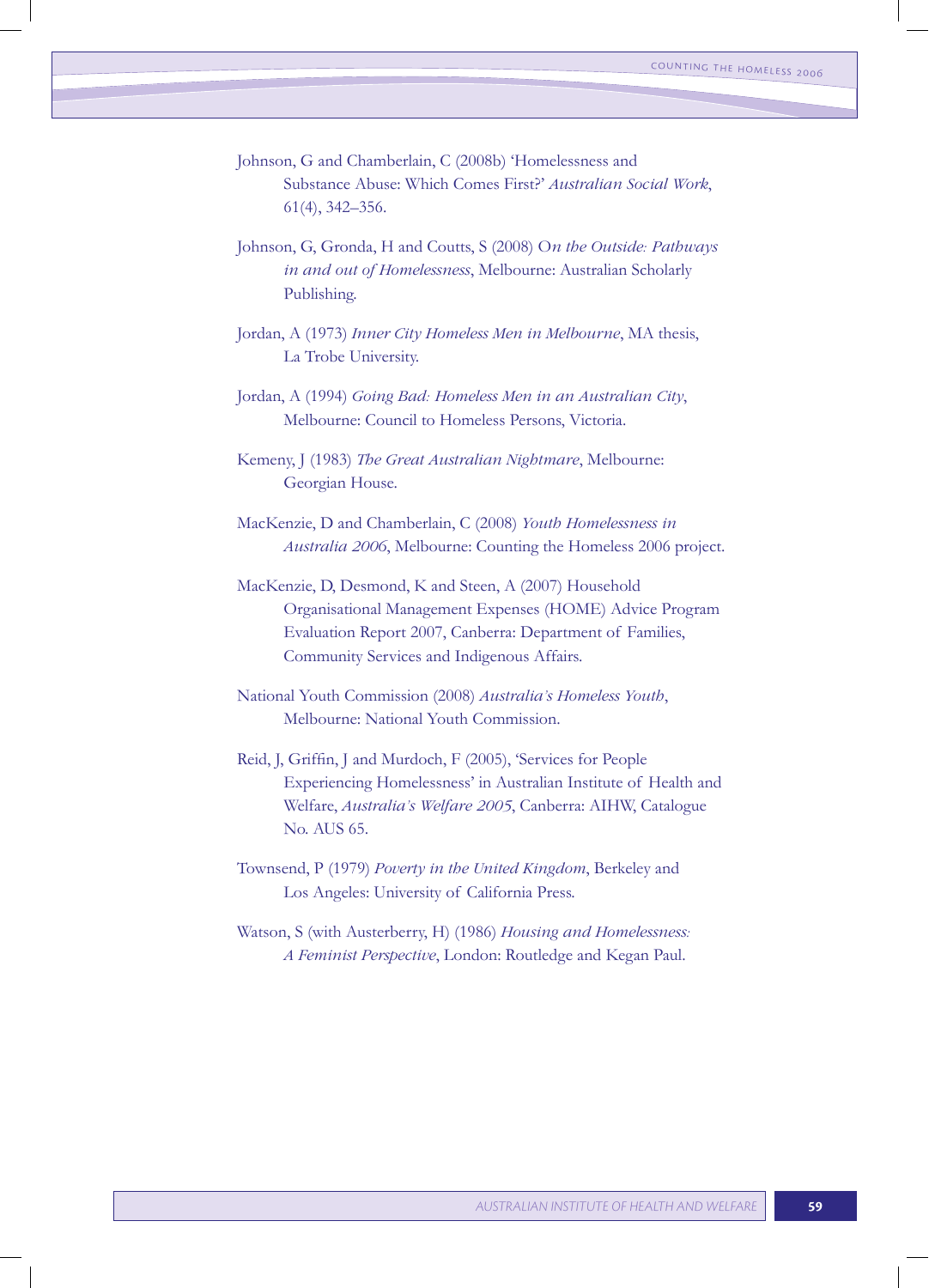|                         | Imp. dwell<br>Group <sub>1</sub> | Group <sub>2</sub><br><b>Friends</b> | <b>Board Hse</b><br>Group <sub>3</sub> | Group 4<br><b>SAAP</b> | <b>Total</b> | <b>Usual Res.</b><br>Population | Rate per 10<br>000 | Group <sub>5</sub><br>Caravan | Total (incl.<br>caravan) | Rate (incl.<br>caravan) |
|-------------------------|----------------------------------|--------------------------------------|----------------------------------------|------------------------|--------------|---------------------------------|--------------------|-------------------------------|--------------------------|-------------------------|
| <b>Greater Hobart</b>   | 125                              | 480                                  | 96                                     | 359                    | 1060         | 200 523                         | 53                 | 26                            | 1086                     | 54                      |
| Southern                | 165                              | 140                                  | ო                                      | $\bullet$              | 308          | 34929                           | 88                 | $\frac{4}{7}$                 | 322                      | $\frac{2}{3}$           |
| Northern                | 42                               | 303                                  | 117                                    | <b>249</b>             | 611          | 133932                          | 46                 | 38                            | 649                      | 48                      |
| Greater Launceston      | $\frac{3}{2}$                    | 232                                  | 96                                     | 149                    | 490          | 99674                           | 49                 | $\frac{8}{2}$                 | 518                      | 52                      |
| <b>Central North</b>    | $\overline{17}$                  | 37                                   | $\overline{11}$                        | $\circ$                | 65           | 20 328                          | 32                 | S                             | 70                       | 34                      |
| North Eastern           | $\frac{2}{1}$                    | $\overline{34}$                      | $\overline{0}$                         | $\circ$                | 56           | 13930                           | $\overline{0}$     | 5                             | 61                       | $\overline{4}$          |
| Mersey-Lyell            | 53                               | 320                                  | 36                                     | $\frac{14}{1}$         | 523          | 106 131                         | 49                 | $\overline{8}$                | <b>209</b>               | 57                      |
| <b>Burnie-Devonport</b> | $\overline{21}$                  | 234                                  | 28                                     | 107                    | 390          | 77409                           | 50                 | 84                            | 474                      | 61                      |
| North Western Rural     | 32                               | 79                                   | 5                                      | 4                      | 120          | 23717                           | 51                 | $\circ$                       | 120                      | 51                      |
| Lyell                   | $\circ$                          | N                                    | S                                      | S                      | 13           | 5005                            | 26                 | $\circ$                       | 13                       | 26                      |
| Missing data            | $\circ$                          | LO                                   | $\circ$                                | $\circ$                | Б            | 965                             |                    | $\circ$                       | S                        |                         |
| <b>Total</b>            | 385                              | 1248                                 | 252                                    | 622                    | 2507         | 476480                          | 53                 | 162                           | 2669                     | 56                      |
| <b>SLAs</b>             |                                  |                                      |                                        |                        |              |                                 |                    |                               |                          |                         |
|                         | Imp. dwell<br>Group <sub>1</sub> | Group <sub>2</sub><br><b>Friends</b> | <b>Board Hse</b><br>Group <sub>3</sub> | Group 4<br><b>SAAP</b> | <b>Total</b> | <b>Usual Res.</b><br>Population | Rate per 10<br>000 | Group <sub>5</sub><br>Caravan | Total (incl.<br>caravan) | Rate (incl.<br>caravan) |
| Hobart Inner            | $\frac{0}{1}$                    | ပြ                                   | $\frac{0}{1}$                          | $\circ$                | 43           | 453                             | 949                | $\circ$                       | 43                       | 949                     |
| Hobart Remainder        | 4                                | 118                                  | 67                                     | 242                    | 431          | 47 244                          | $\overline{5}$     | $\circ$                       | 431                      | $\overline{6}$          |

 $\circ$ 

 $\circ$ 

 $\infty$ 

 $\begin{array}{cc}\n 128 \\
67 \\
88 \\
77\n \end{array}$ 

397

 $0$   $9$   $0$   $8$ 

6<br>6<br>6<br>6<br>8

16 997<br>24 015

95<br>151

 $149$ <br> $19$ <br> $79$ 

 $\begin{array}{ccc} \circ & \circ & \circ \\ \circ & \circ & \circ \end{array}$ 

140<br>58<br>67

Launceston Part B Launceston Inner

Burnie Part A Devonport

59 191 254

387

 $\infty$ 

118

98<br>186

| )<br> <br>                                                   |
|--------------------------------------------------------------|
| ć                                                            |
|                                                              |
|                                                              |
|                                                              |
|                                                              |
|                                                              |
|                                                              |
|                                                              |
| 3                                                            |
|                                                              |
|                                                              |
|                                                              |
|                                                              |
|                                                              |
|                                                              |
|                                                              |
|                                                              |
|                                                              |
|                                                              |
|                                                              |
| silidilid Dy Statistical                                     |
|                                                              |
|                                                              |
|                                                              |
|                                                              |
|                                                              |
|                                                              |
|                                                              |
|                                                              |
|                                                              |
|                                                              |
|                                                              |
|                                                              |
|                                                              |
|                                                              |
| I                                                            |
| we hamalace nania in Tacmania hu statistichinisinn and sunaw |
|                                                              |
|                                                              |
|                                                              |
|                                                              |
|                                                              |
|                                                              |
|                                                              |
|                                                              |
|                                                              |
|                                                              |
|                                                              |
|                                                              |
|                                                              |
| $\frac{2}{1}$                                                |
|                                                              |
| ;<br>.                                                       |
|                                                              |
|                                                              |
|                                                              |
|                                                              |
|                                                              |
|                                                              |
| $\frac{1}{2}$                                                |
|                                                              |
|                                                              |
|                                                              |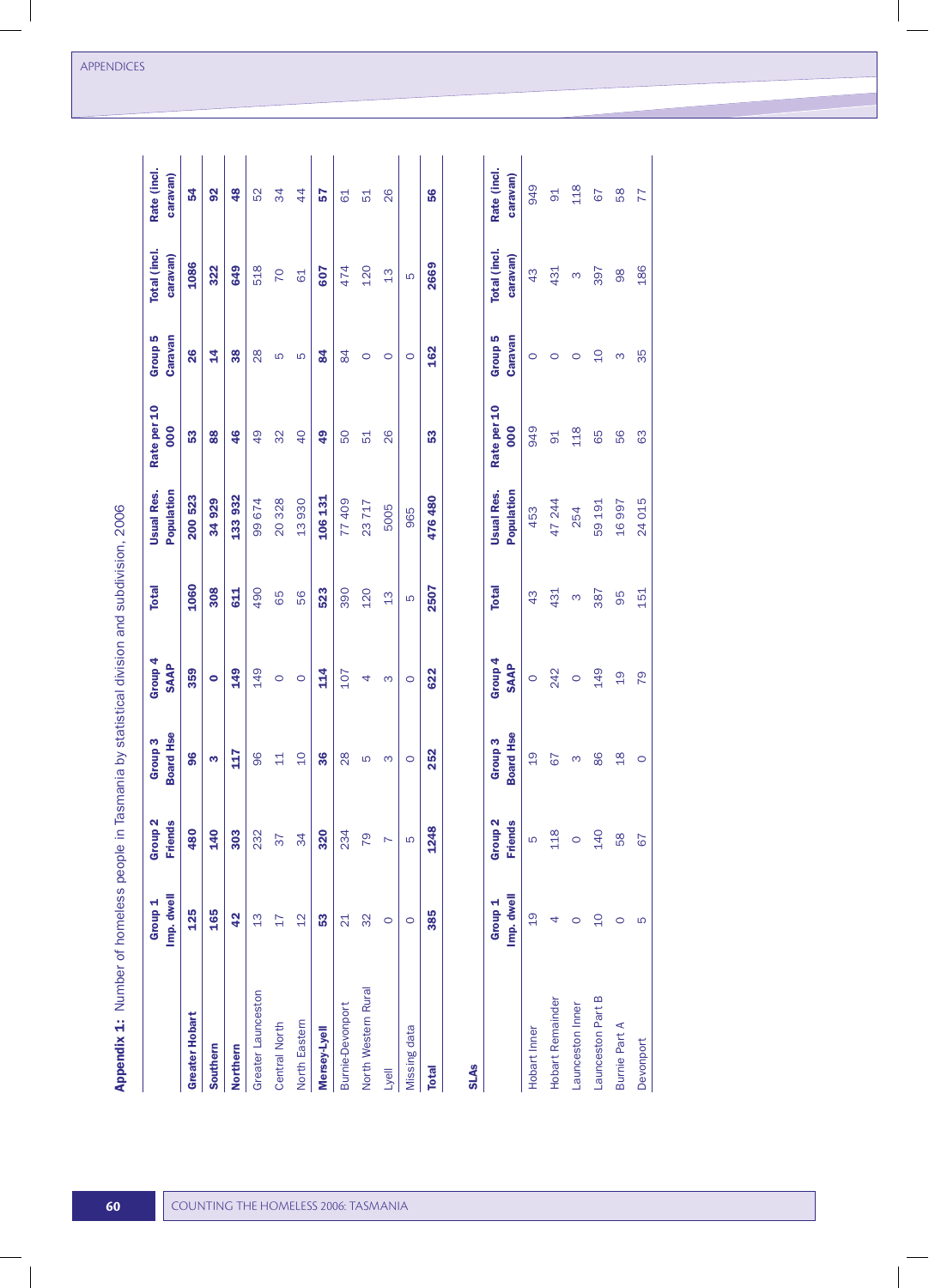Appendix 2: Estimated number of Indigenous and non-Indigenous homeless people in Tasmania by statistical division and subdivision, 2006\* Appendix 2: Estimated number of Indigenous and non-Indigenous homeless people in Tasmania by statistical division and subdivision, 2006\*

|                                                                                                                                                       |           | Imp. dwell<br>Group <sub>1</sub> | roup <sub>2</sub><br><b>Friends</b><br>ය<br>щ | <b>Board Hse</b><br>Group <sub>3</sub> | Group 4<br><b>SAAP</b> | <b>Total</b>    | <b>Usual Res</b><br>Pop | Rate per 10<br>000 | Group <sub>5</sub><br>Caravan | Total (incl.<br>caravan) | Rate (incl.<br>caravan) |
|-------------------------------------------------------------------------------------------------------------------------------------------------------|-----------|----------------------------------|-----------------------------------------------|----------------------------------------|------------------------|-----------------|-------------------------|--------------------|-------------------------------|--------------------------|-------------------------|
| <b>Greater Hobart</b>                                                                                                                                 | Non-Indig | 114                              | 444                                           | $\overline{9}$                         | 305                    | 955             | 194 477                 | $\frac{9}{4}$      | 26                            | 981                      | 50                      |
|                                                                                                                                                       | Indig     | 廿                                | 36                                            | 4                                      | 44                     | 95              | 6046                    | 157                | $\bullet$                     | 95                       | 157                     |
| Southern                                                                                                                                              | Non-Indig | 158                              | 135                                           | m                                      | $\bullet$              | 296             | 32 764                  | 8                  | 뉰                             | 307                      | $\overline{5}$          |
|                                                                                                                                                       | Indig     | N                                | LQ                                            | $\bullet$                              | ۰                      | $\frac{2}{3}$   | 2165                    | 55                 | m                             | 15                       | 69                      |
| Northern                                                                                                                                              | Non-Indig | 42                               | 298                                           | 116                                    | $\frac{11}{2}$         | 567             | 130 275                 | 44                 | 33                            | 600                      | 46                      |
|                                                                                                                                                       | Indig     | $\bullet$                        | LO,                                           | ч                                      | $\frac{34}{5}$         | $\overline{4}$  | 3657                    | 109                | ۰                             | $\overline{4}$           | 109                     |
| Greater Launceston                                                                                                                                    | Non-Indig | $\frac{3}{2}$                    | 227                                           | 95                                     | 11 <sub>1</sub>        | 446             | 97023                   | 46                 | $\frac{8}{2}$                 | 474                      | 49                      |
|                                                                                                                                                       | Indig     | $\circ$                          | S                                             | ⊣                                      | 34                     | $\overline{40}$ | 2651                    | 151                | $\circ$                       | $\overline{40}$          | 151                     |
| <b>Central North</b>                                                                                                                                  | Non-Indig | $\overline{17}$                  | 76                                            | 릨                                      | $\circ$                | 65              | 19841                   | 33                 | $\circ$                       | 65                       | 33                      |
|                                                                                                                                                       | Indig     | $\circ$                          | $\circ$                                       | $\circ$                                | $\circ$                | $\circ$         | 487                     | $\circ$            | $\circ$                       | $\circ$                  | $\circ$                 |
| North Eastern                                                                                                                                         | Non-Indig | $\overline{2}$                   | 34                                            | $\overline{C}$                         | $\circ$                | 56              | 13411                   | 42                 | Б                             | 61                       | 45                      |
|                                                                                                                                                       | Indig     | $\circ$                          | $\circ$                                       | $\circ$                                | $\circ$                | $\circ$         | 519                     | $\circ$            | $\circ$                       | $\circ$                  | $\circ$                 |
| Mersey-Lyell                                                                                                                                          | Non-Indig | 46                               | 289                                           | 30                                     | 98                     | 463             | 100459                  | 46                 | P <sub>2</sub>                | 533                      | 53                      |
|                                                                                                                                                       | Indig     | N                                | 31                                            | $\circ$                                | $\frac{6}{1}$          | 60              | 5672                    | 107                | $\overline{4}$                | 74                       | 130                     |
| <b>Burnie-Devonport</b>                                                                                                                               | Non-Indig | $\overline{21}$                  | 214                                           | 25                                     | 94                     | 354             | 73491                   | $\frac{8}{3}$      | 70                            | 424                      | 58                      |
|                                                                                                                                                       | Indig     | $\circ$                          | $\overline{20}$                               | ო                                      | $\frac{6}{1}$          | 39              | 3918                    | 100                | $\overline{4}$                | 53                       | 135                     |
| North Western Rural                                                                                                                                   | Non-Indig | 25                               | 68                                            | $\mathbf{\Omega}$                      | $\circ$                | 95              | 22 323                  | 43                 | $\circ$                       | 95                       | 43                      |
|                                                                                                                                                       | Indig     | $\overline{ }$                   | $\Xi$                                         | S                                      | $\circ$                | $\overline{21}$ | 1394                    | 151                | $\circ$                       | $\overline{\mathcal{L}}$ | 151                     |
| Lyell                                                                                                                                                 | Non-Indig | $\circ$                          |                                               | S                                      | 4                      | $\overline{4}$  | 4645                    | 30                 | $\circ$                       | $\overline{4}$           | 80                      |
|                                                                                                                                                       | Indig     | $\circ$                          | $\circ$                                       | $\circ$                                | $\circ$                | $\circ$         | 360                     | $\circ$            | $\circ$                       | $\circ$                  | $\circ$                 |
| <b>Total</b>                                                                                                                                          | Non-Indig | 360                              | 1166                                          | $\frac{241}{2}$                        | 514                    | 2281            | 457975                  | 50                 | <b>140</b>                    | 2421                     | <b>S</b>                |
|                                                                                                                                                       | Indig     | 25                               | 77                                            | 4                                      | 94                     | 207             | 17540                   | <b>118</b>         | 27                            | 224                      | 128                     |
| Missing data                                                                                                                                          |           | $\circ$                          | LO                                            | $\circ$                                | $\overline{4}$         | $\frac{0}{1}$   | 965                     |                    | S                             | 24                       |                         |
| <b>Total</b>                                                                                                                                          |           | 385                              | 1248                                          | 252                                    | 622                    | 2507            | 476480                  | 53                 | 162                           | 2669                     | 56                      |
| * Figures have been adjusted for missing data on Indigenous status, except in 19 cases where there was inadequate information to make the adjustment. |           |                                  |                                               |                                        |                        |                 |                         |                    |                               |                          |                         |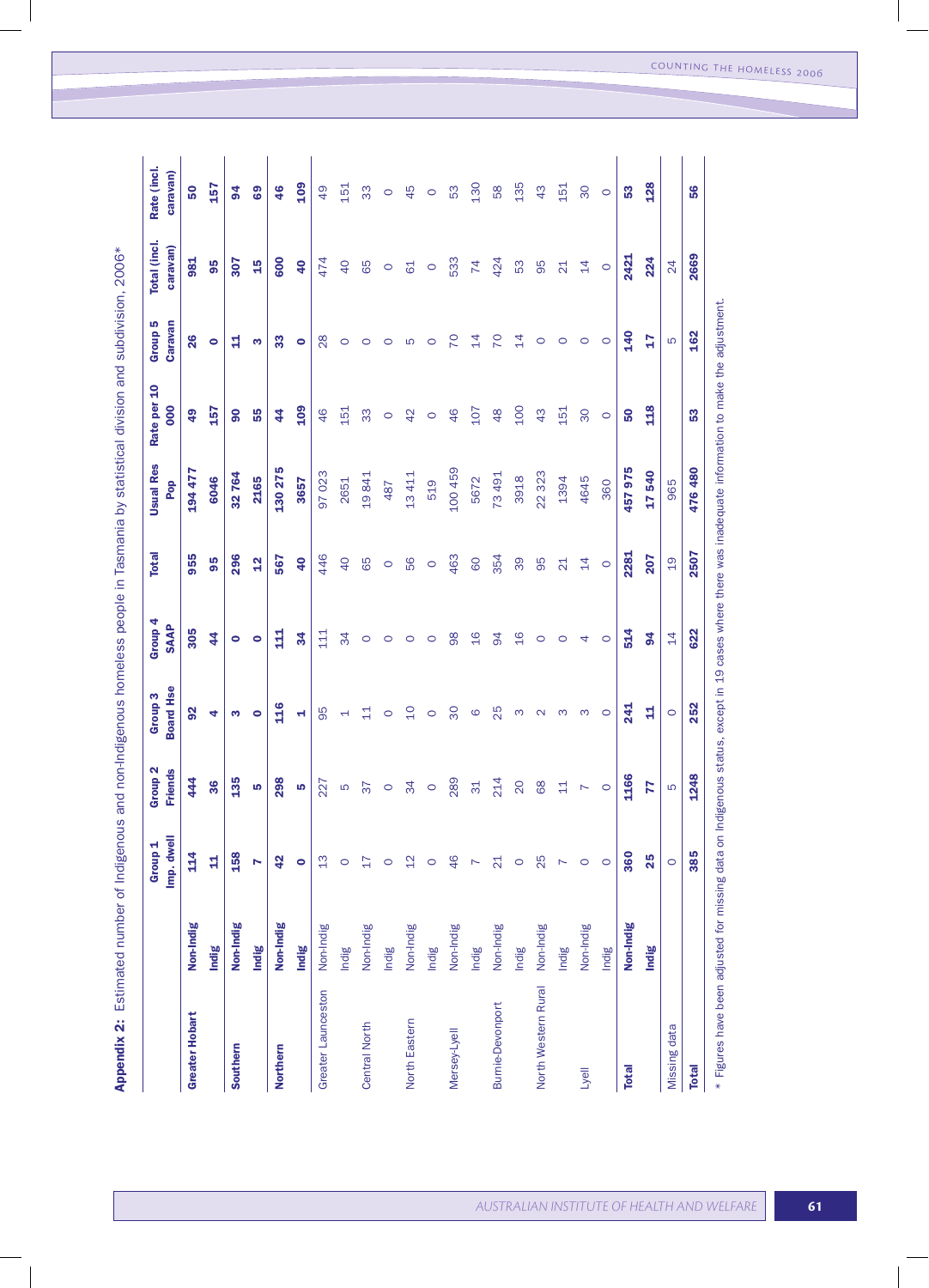|                  | Number<br>1060<br>308<br>490<br>523<br>390<br>120<br><b>G11</b><br>56<br>65<br>$\frac{3}{1}$<br>ယ |                         |
|------------------|---------------------------------------------------------------------------------------------------|-------------------------|
| 100.00           | 2507                                                                                              | <b>Total</b>            |
| 0.2              |                                                                                                   | Missing data            |
| 0.5              |                                                                                                   | Lyell                   |
| $\frac{8}{4}$    |                                                                                                   | North Western Rural     |
| 15.6             |                                                                                                   | <b>Burnie-Devonport</b> |
| <b>20.8</b>      |                                                                                                   | Mersey-Lyell            |
| $2.\overline{2}$ |                                                                                                   | North Eastern           |
| 2.6              |                                                                                                   | <b>Central North</b>    |
| 19.6             |                                                                                                   | Greater Launceston      |
| 24.4             |                                                                                                   | Northern                |
| 12.3             |                                                                                                   | Southern                |
| 42.3             |                                                                                                   | <b>Greater Hobart</b>   |
| Percentage       |                                                                                                   |                         |

## Selected SLAs Selected SLAs

|                      | <b>Number</b> | Percentage        |
|----------------------|---------------|-------------------|
| Hobart Inner         | $\frac{3}{4}$ | 1.7               |
| Hobart Remainder     | 431           | 17.2              |
| Launceston Inner     |               | $\frac{1}{2}$     |
| Launceston Part B    | 387           | 15.4              |
| <b>Burnie Part A</b> | 95            | 8.6               |
| <b>Devonport</b>     | 151           | $\overline{6}$ .0 |